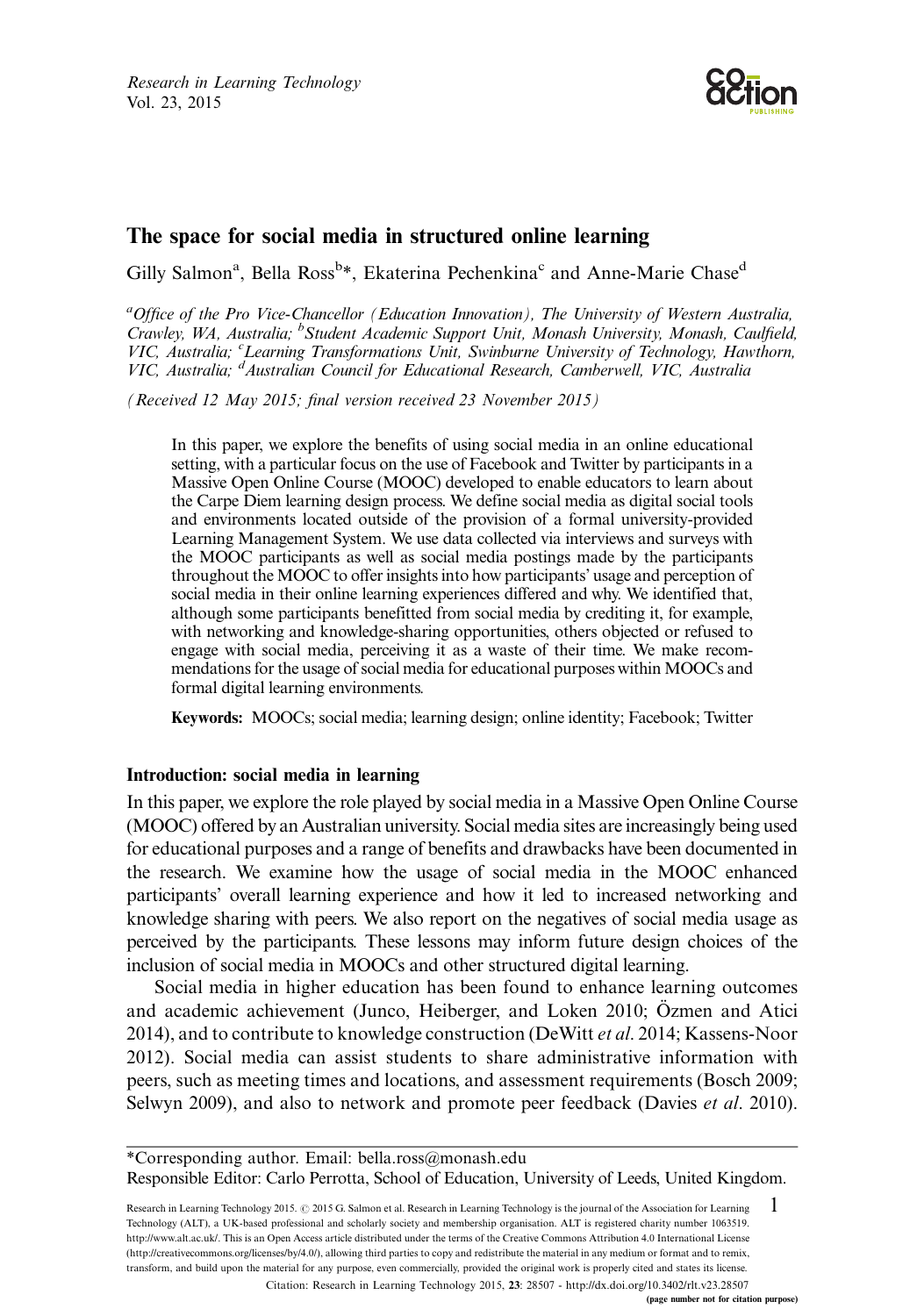When deployed for learning, social media can facilitate the development of online communities, allowing for collaborative and participatory engagement by placing emphasis on collective knowledge and social interaction (Maloney 2007; Wodzicki, Schwämmlein, and Moskaliuk 2012). Social media can help strengthen the social relationships among students, heighten students' self-esteem, and boost their learning performance (Llorens and Capdeferro 2011; Yu et al. 2010). Students may be more willing to voice their opinions or disagreement with peers in an online discussion rather than in a face-to-face setting (Ellison, Steinfield, and Lampe 2007; Kim 2008; Oblinger and Oblinger 2005; Sullivan 2002; Thompson and Ku 2005). Further, online social interaction allows shy students to contribute and be 'heard' by the group (Davies et al. 2010) and thus may provide benefits to those with lower self-esteem (Ellison, Steinfield, and Lampe 2007).

Although university-utilised learning management systems (LMSs) and social media platforms both enable file sharing, collaboration and discussion (Gray, Annabell, and Kennedy 2010), social media platforms tend to be more popular with students for peer-to-peer interactions (Davies et al. 2010; Veletsianos and Navarrete 2012) due to their familiarity and flexibility. Peer learning communities (off and online) have been identified as a way to foster the development of higher order thinking skills and increase student and academic engagement, interaction, retention, and satisfaction (Brownell and Swaner 2010; Dodge and Kendall 2004; Yuan and Kim 2014). In MOOCs, where engagement and motivation tend to be low (de Freitas, Morgan, and Gibson 2015; Yang et al. 2013), social media may be beneficial in fostering online learning communities, which, in the context of a MOOC, are necessarily located online, enabled by an LMS (also referred to as Virtual Learning Environment) or social networking site.

Online learning communities have been found to engage students in collaborative learning and reflective practice (Oliver *et al.* 2007). The research into online learning communities should, however, be viewed with caution, as the term is often used without clear or common definitions or rigorous theoretical underpinnings (Henderson 2015). The term is often used uncritically to describe collaboration with overly positive overtones of social support. Some researchers offer definitions for the online learning community (Lai 2015): The participants have a shared goal, support one another, produce material collaboratively, show a sense of belonging to the community, and are interested in the welfare of its members. Excellent as these qualities are, current research indicates that they are neither aspired to nor achieved by the design of online communities. Consequently, this paper aims to examine how participants leveraged social media to network with others to exchange information and knowledge.

Many of the positives of deploying social media in digital education, outlined above, have also been challenged, with some studies highlighting that there is no adequate evidence that social networks provide an arena for all students to develop critical and independent thinking skills (Henderson, Selwyn, and Aston 2015; Ziegler 2007). Other studies show that students feel that social media reduces student collaboration becaus[e](http://www.researchinlearningtechnology.net/index.php/rlt/article/view/28507) [students](http://www.researchinlearningtechnology.net/index.php/rlt/article/view/28507) [work](http://www.researchinlearningtechnology.net/index.php/rlt/article/view/28507) [separately](http://www.researchinlearningtechnology.net/index.php/rlt/article/view/28507) [on](http://www.researchinlearningtechnology.net/index.php/rlt/article/view/28507) [differen](http://www.researchinlearningtechnology.net/index.php/rlt/article/view/28507)[t](http://dx.doi.org/10.3402/rlt.v23.28507) [parts](http://dx.doi.org/10.3402/rlt.v23.28507) [of](http://dx.doi.org/10.3402/rlt.v23.28507) [a](http://dx.doi.org/10.3402/rlt.v23.28507) [project,](http://dx.doi.org/10.3402/rlt.v23.28507) [whi](http://dx.doi.org/10.3402/rlt.v23.28507)ch minimises opportunities for collaborative learning (Hrastinski and Aghaee 2012). Students also report that using social media in learning may lead to misunderstandings, less knowledge sharing, and less creative thinking (Hrastinski and Aghaee 2012). Furthermore, the quality and accuracy of the information shared in collaborative social media spaces varies greatly (Laird 2014).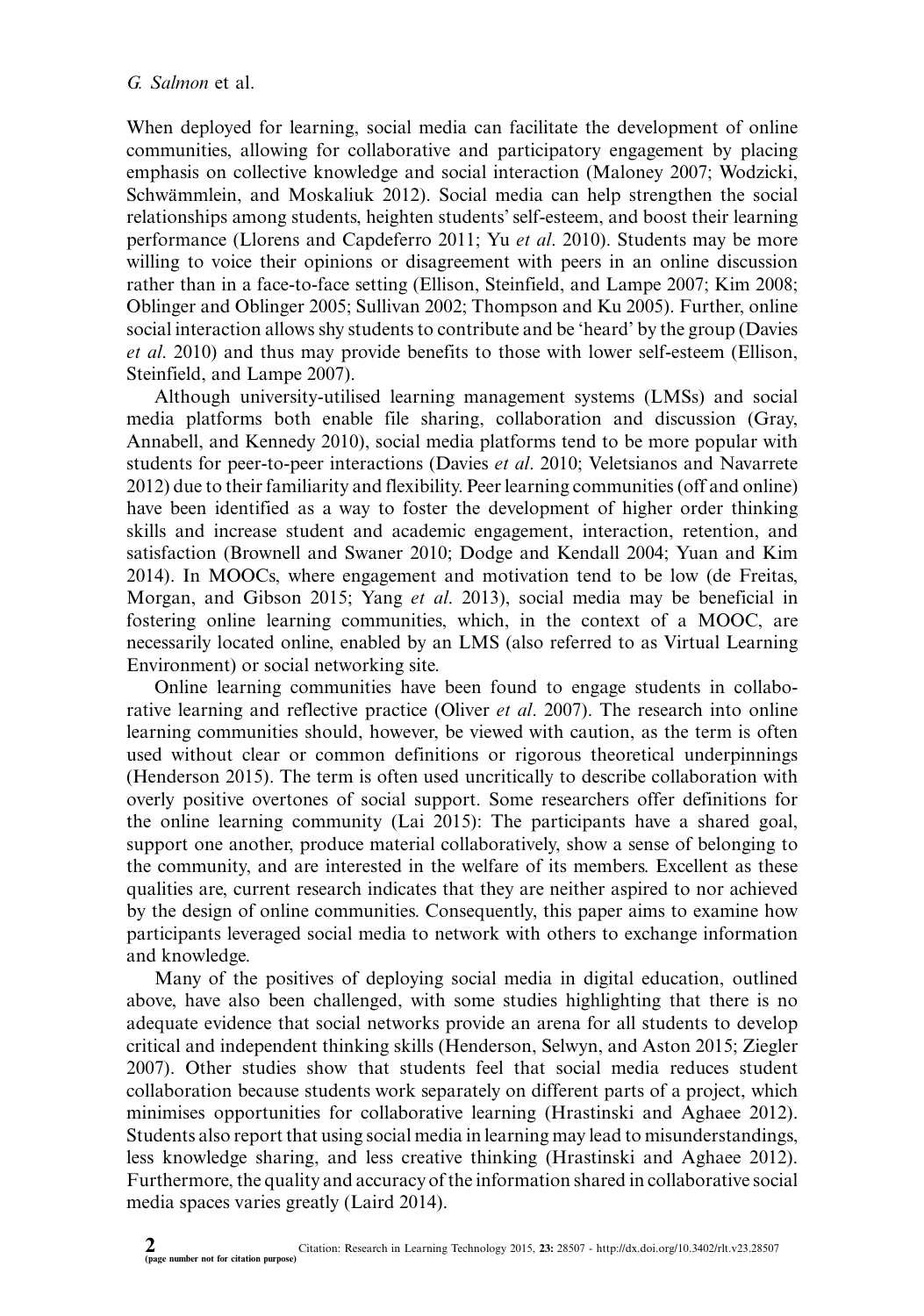Some students report seeing the use of social media such as Facebook as time wasting or a form of procrastination (Davies *et al.* 2010). Studies such as Madge *et al.* (2009) argue that students are not keen to use Facebook for formal discussions relating to teaching and learning, or to liaise with instructors. Students may feel that using social media in education distorts the boundaries between their online social and educational worlds, between social and informal and formal spaces, and between public and private spaces (Land and Bayne 2008). Both students and academics may feel that social media for educational purposes interferes with their private lives, which raises concerns about representing identities in the online environment (Aghili et al. 2014; Tess 2013; Veletsianos and Navarrete 2012).

Particular to MOOCs, participants may feel overwhelmed and as just one 'faceless student' out of many (Knox 2014). Participation in MOOCs can provoke anxiety in a learner about their presence and orientation in relation to large-scale activity (Kop, Fournier, and Mak 2011), and can cause a sense of loss of identity and individuality (Knox 2014). Participants have described MOOCs as depersonalised and lacking a meaningful student-teacher relationship (Levinson 2013). Students in MOOCs may feel anxious that they are missing out on important information and discussions; the many online opportunities and 'spaces' of the course can cause students to feel confused and overwhelmed (Knox 2014).

Despite a large body of scholarly work on MOOCs and digital education, with broader and quickly growing scholarship focusing on the educational use of social media, there is still a scarcity of studies specifically looking into the usage of social media in MOOCs. This paper seeks to contribute to this gap of knowledge and offer some insights into how social media can be successfully deployed in a MOOC. 'How and to what extent does social media enhance or complement participants' overall learning processes and outcomes?' is the key question that drives us to be particularly interested in investigating two outcomes. First, why did the CD MOOC participants chose to spend time in social media platforms in addition to the structured LMS provided? Second, what was the impact, if any, on their learning, experience and engagement?

## The context for the study: the Carpe Diem MOOC

The Carpe Diem Massive Open Online Course (CD MOOC) was designed and delivered by Swinburne University of Technology (Australia) in 2014. The MOOC was designed to attract educators from all sectors interested in designing their own courses. The goal of the CD MOOC was to equip participants with the knowledge and skills to develop their own online and blended teaching materials and processes through a practical design approach.

Just over 1,000 participants accessed the CD MOOC. They were mainly in the 46-year-plus age bracket; employed in the education sector; and the majority were female (Salmon et al. 2015). Participants were allocated into small online groups, and tasked with designing and planning their own courses with a focus on student-centred le[arning,](http://www.researchinlearningtechnology.net/index.php/rlt/article/view/28507) [and](http://www.researchinlearningtechnology.net/index.php/rlt/article/view/28507) [using](http://www.researchinlearningtechnology.net/index.php/rlt/article/view/28507) [innovative](http://www.researchinlearningtechnology.net/index.php/rlt/article/view/28507) [learni](http://www.researchinlearningtechnology.net/index.php/rlt/article/view/28507)[ng](http://dx.doi.org/10.3402/rlt.v23.28507) [technologies.](http://dx.doi.org/10.3402/rlt.v23.28507) [There](http://dx.doi.org/10.3402/rlt.v23.28507) was a high level of engagement and completion.

The pedagogy of the Carpe Diem process is a socially mediated constructivist approach that uses rapid project development and creative problem-solving techniques for quick and collaborative design (Salmon 2013, 2015; Salmon and Wright 2014; Salmon et al. 2015). The CD MOOC aimed to provide participants with an experience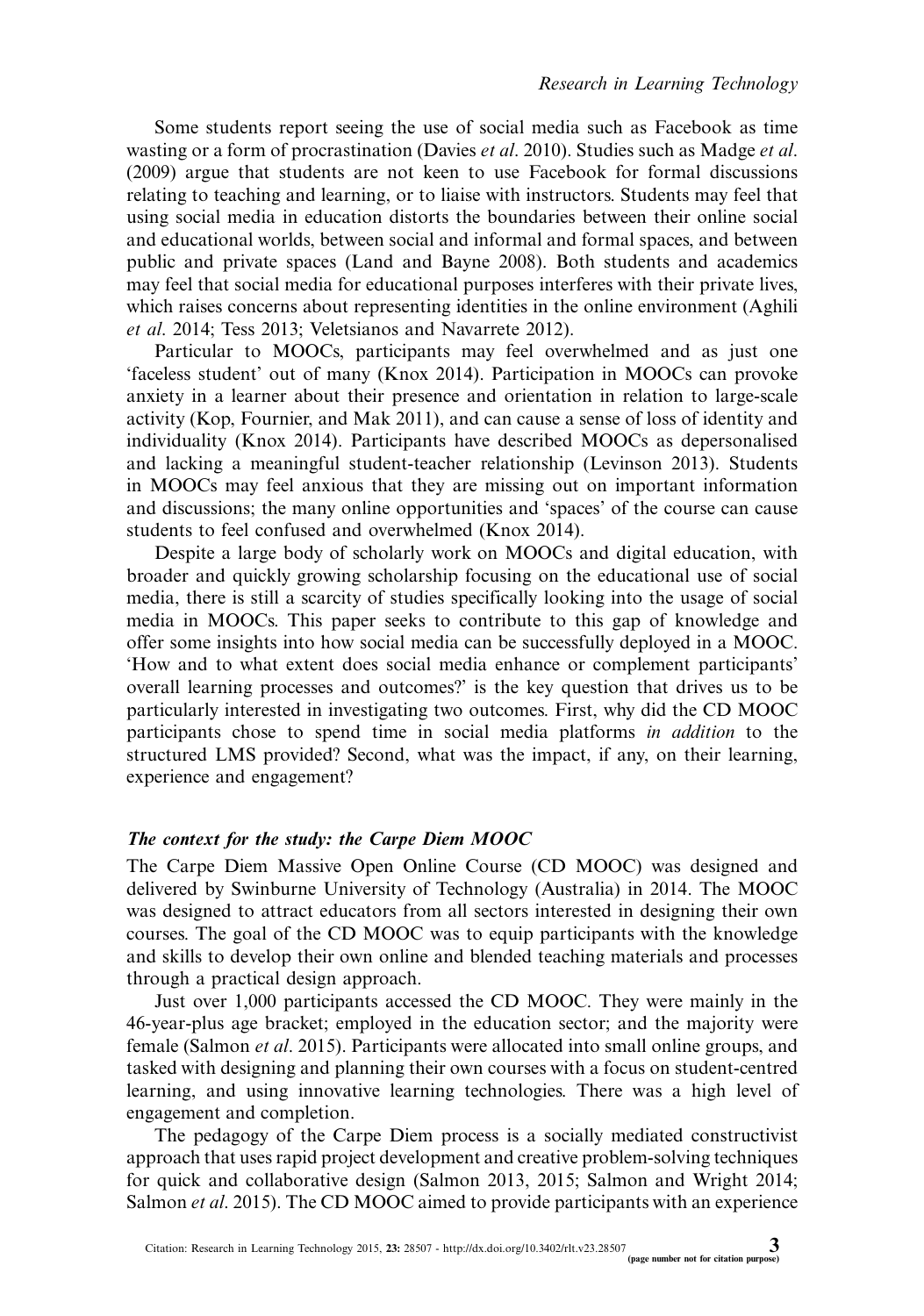of working through the six stages of the Carpe Diem learning design process: Write a Blueprint, Design a Storyboard, Build a Prototype, Check Reality, Review and Adjust, and Build an Action Plan. The Carpe Diem process, which usually takes place over 2 days with co-located participants, was adjusted to suit an asynchronous digital open course.

Hosted on the free CourseSites (provided by Blackboard™) LMS, the CD MOOC process was defined by extensive group work and peer review. At the beginning of the CD MOOC, participants were randomly enrolled into groups of approximately 30 participants, and were guided and supported by a MOOC moderator over the 6-week period.

In addition to the structured LMS, more informal social media elements were offered. The CD MOOC designers selected Facebook and Twitter as social media platforms for participants to use, based on the studies that social media contributes to collaborative learning experiences (Balakrishnan 2013; Blaschke 2014; Llorens and Capdeferro 2011; Maloney 2007; Yu et al. 2010).

The Facebook group and the Twitter hashtag (#CDMOOC) were created in February 2014 to coincide with the beginning of the CD MOOC. Both social media outlets were open to all CD MOOC participants. The Facebook group was a closed group that required participants to request to be added by the Carpe Diem Facebook page moderators.

Both the CD MOOC Facebook group and the Twitter hashtag #CDMOOC were extensively advertised to participants through general announcements on the CD MOOC's CourseSites page, tweets via the CD MOOC's official Twitter account and through the text-based online and printed literature advertising the MOOC. Twitter was also linked directly to the CD MOOC Facebook group by including the Twitter hashtag in Facebook posts.

On the Facebook group, moderators guided participants to ask questions about the CD MOOC, seek practical help, communicate and discuss issues around work tasks, and share links to online group work and resources. Twitter was used by both the CD MOOC team and participants to share practical information and resources, while also encouraging participants to share their thoughts and experiences.

## Methodology

The data for this study were collected via an anonymous online survey, interviews with a randomly selected group of survey respondents and Twitter and Facebook postings by the CD MOOC participants throughout the duration of the MOOC. These methods were selected as they are mutually enriching by allowing for an in-depth investigation of topics of inquiry initially revealed by the survey responses. The survey consisted of six Likert-scale questions, two write-in general feedback questions and six demographic questions. The survey questions covered aspects such as the students' evaluation of the usefulness of the CD MOOC and their engagement with its various elements, including its length, structure, the use of videos, resources and digital badges. The write-in questio[ns](http://www.researchinlearningtechnology.net/index.php/rlt/article/view/28507) [directed](http://www.researchinlearningtechnology.net/index.php/rlt/article/view/28507) [the](http://www.researchinlearningtechnology.net/index.php/rlt/article/view/28507) [respondents](http://www.researchinlearningtechnology.net/index.php/rlt/article/view/28507) [to](http://www.researchinlearningtechnology.net/index.php/rlt/article/view/28507) [identif](http://www.researchinlearningtechnology.net/index.php/rlt/article/view/28507)[y](http://dx.doi.org/10.3402/rlt.v23.28507) [the](http://dx.doi.org/10.3402/rlt.v23.28507) [most](http://dx.doi.org/10.3402/rlt.v23.28507) [useful](http://dx.doi.org/10.3402/rlt.v23.28507) [aspec](http://dx.doi.org/10.3402/rlt.v23.28507)ts of the CD MOOC and explain why the features were useful. The survey was sent out to the entire CD MOOC participant cohort and was completed by 155 respondents.

No survey questions were specifically designed to gauge students' engagement with social media elements (Facebook and Twitter), however, the theme of social media naturally emerged from the write-in responses data. To further explore how social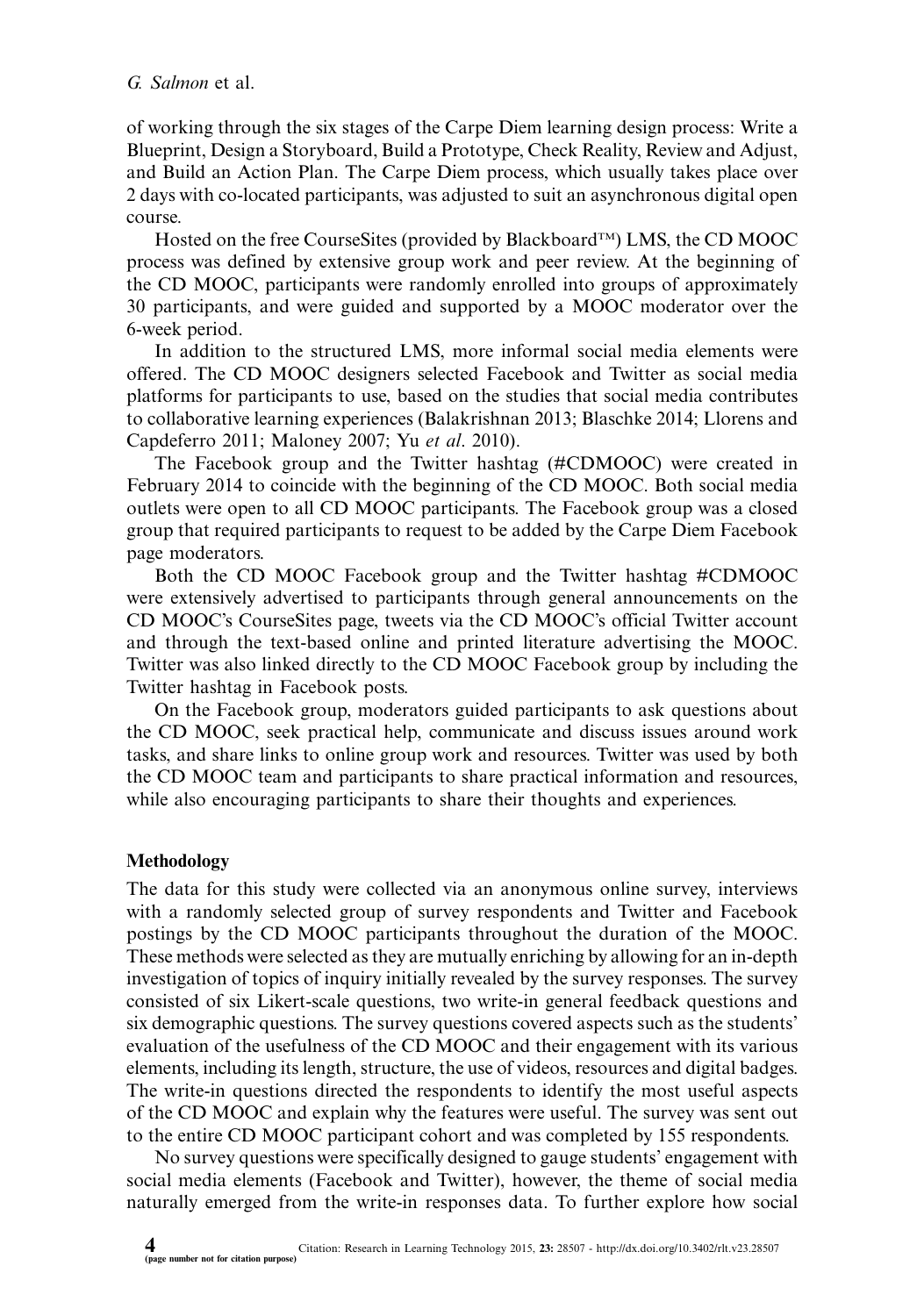media in the CD MOOC influenced students' educational experiences, a question about social media was included in the interview schedule, with the ultimate goal of correlating interviewees' responses on the usage of social media in the CD MOOC with the survey findings.

After the survey completion, 29 of the survey respondents consented to be interviewed. Semi-structured telephone interviews were conducted, transcribed and de-identified. In regards to the interview respondents' use and experiences of social media in the CD MOOC, we asked whether interviewees felt motivated to engage in informal interaction with their peers in online spaces outside of the CD MOOC structured environment, and whether or not, or to what extent, they felt social media helped their learning. Interviewees were also asked whether they interacted with other CD MOOC participants on Facebook or Twitter, and whether they thought that social media improved their learning outcomes.

We utilised the analytical software Dedoose to conduct a thematic analysis of the interview transcripts, open-ended survey responses and social media postings, in which social media was identified as one of the frequently discussed topics. The analysis of the data collected from the three sources was guided by the mixed-methods approach (Bazeley 2012), in which we triangulated the findings to facilitate the process of concept formation and identify frequently mentioned concepts and causal inferences (Strauss and Corbin 1998), though the latter was problematic considering the small size of the samples. Another level of triangulation was achieved by having data systematically (co)analysed and (co)checked by the authors. The processes of data triangulation produced high levels of inter-reliability through comparisons, moderation and thorough discussions of the data and any inconsistencies that arose between the authors. Throughout the reporting of findings, we treat the triangulated data as one body of knowledge. The three key themes which emerged from the body of data are discussed next.

## Findings

#### Participation in social media

Having first emerged as a major theme from the survey's write-in responses data, social media then became one of the main topics of inquiry investigated via the interviews. The social media postings data revealed that Facebook was most frequently used by the CD MOOC participants, compared to the microblogging site Twitter. Participation in the Facebook group continued actively for around 3 months (up to May 2014) with some participants 'signing off' by displaying their certificate of completion. The Twitter hashtag attracted 664 tweets over a 9-month period. Initially, Twitter was used by participants to announce their intention to participate in the CD MOOC, and then during the MOOC to gather, provide and exchange resources and information.

Interview participants were specifically asked whether they used social media th[roughout](http://www.researchinlearningtechnology.net/index.php/rlt/article/view/28507) [the](http://www.researchinlearningtechnology.net/index.php/rlt/article/view/28507) [CD](http://www.researchinlearningtechnology.net/index.php/rlt/article/view/28507) [MOOC](http://www.researchinlearningtechnology.net/index.php/rlt/article/view/28507) [and](http://www.researchinlearningtechnology.net/index.php/rlt/article/view/28507) [if](http://www.researchinlearningtechnology.net/index.php/rlt/article/view/28507) [so,](http://www.researchinlearningtechnology.net/index.php/rlt/article/view/28507) [w](http://www.researchinlearningtechnology.net/index.php/rlt/article/view/28507)[hether](http://dx.doi.org/10.3402/rlt.v23.28507) [they](http://dx.doi.org/10.3402/rlt.v23.28507) [used](http://dx.doi.org/10.3402/rlt.v23.28507) [Faceboo](http://dx.doi.org/10.3402/rlt.v23.28507)k or Twitter, or both, and how they engaged with either platform. The usage data quantified on the basis of interview transcripts (Table 1) shows that approximately half of all interviewees used at least one of the social media platforms in the CD MOOC. The most used form of social media was Facebook (used by 31%), a small minority (3%) used Twitter only, while 14% of interviewees utilised both Facebook and Twitter.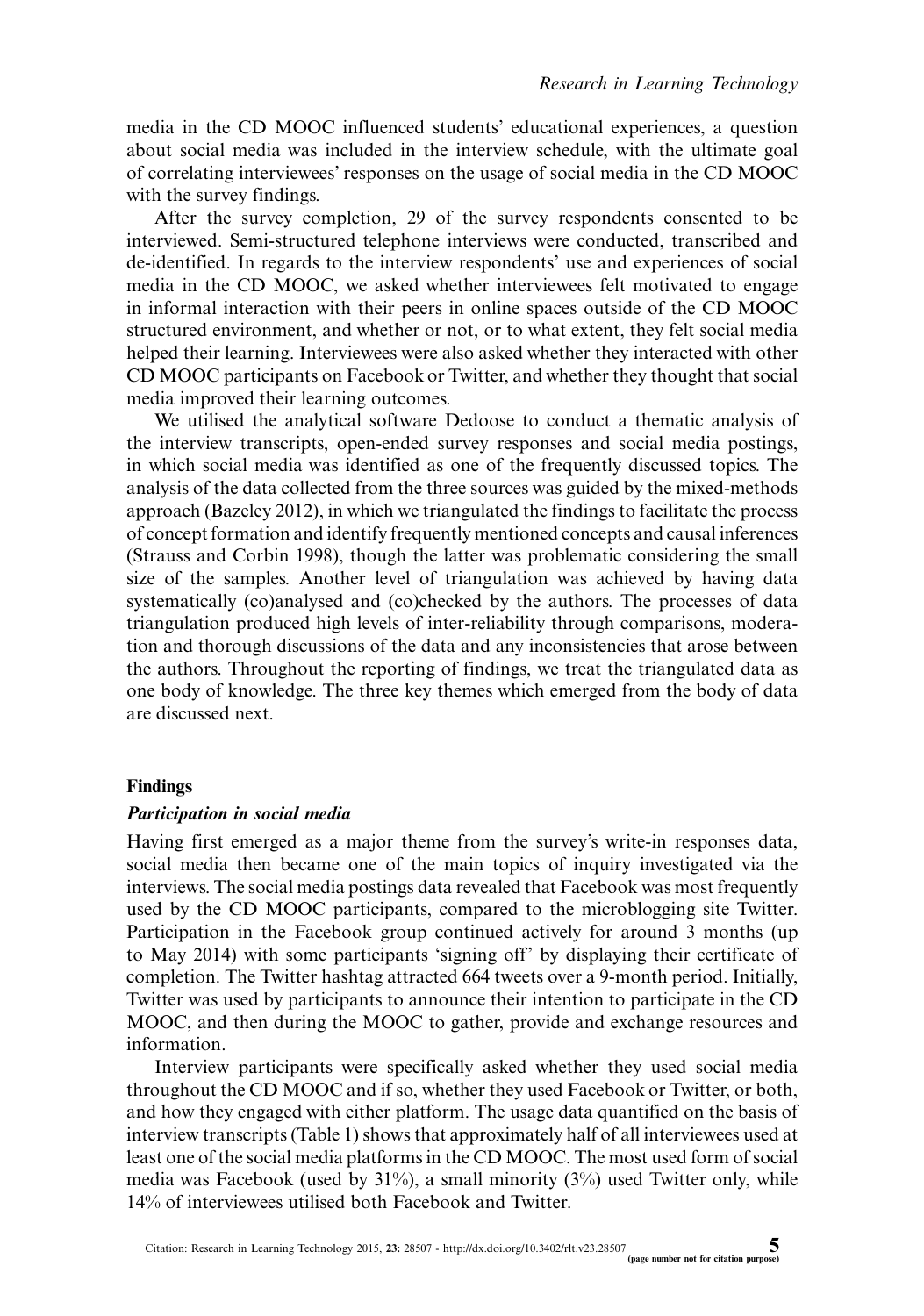Table 1. Interview responses: Did CD MOOC participants use social media?

| Did participants use social media during the<br>CD MOOC? | Percentage $(\%)$ of interview cohort<br>$(N=29)$ |
|----------------------------------------------------------|---------------------------------------------------|
| N <sub>0</sub>                                           | 41                                                |
| Yes, all – Twitter and Facebook                          | 14                                                |
| $Yes - Facebook$ only                                    | 31                                                |
| $Yes - Twitter$ only                                     |                                                   |
| Question not asked                                       | 10                                                |

Confusing the findings from the Tess's (2013) study, the interviews clarified that the different social media platforms were used for different purposes by the CD MOOC participants. The Facebook group was used for discussions, while Twitter was used for gathering and providing information.

## Emerging themes

Analysis of the survey's write-in responses and the interview narratives helped us identify three key themes that emerged in relation to participants' use of and engagement with social media in the CD MOOC. The first theme revealed that the online collaboration through social media assisted participants by enhancing their learning. The second theme showcased that many participants enjoyed and benefitted from using social media to engage with a diverse range of people with whom to network and exchange knowledge. Finally, the third theme illuminated the reasons behind participants' objections or reluctance to use social mediawithin their structured online learning experience.

# Theme 1: improving learning

Approximately half (14) of the interviewed participants used the CD MOOC Facebook group during the duration of the MOOC, mainly with the intention of improving their learning outcomes. These participants reported various positive social aspects of their learning process enhanced by using Facebook, confirming other studies (Brownell and Swaner 2010; Dodge and Kendall 2004; Kassens-Noor 2012). Participants who used the CD MOOC Facebook group, but did not use Twitter, thought that social media was useful for posting and gathering information, and that Facebook improved their learning outcomes by facilitating discussion with peers and moderators. Facebook was also seen as an easy aid to increase learning and encourage discussions with peers as it facilitated the sharing of videos and images, and hence allowed participants to directly see others' work. Facebook also served as a spark for a discussion, which could then be built upon within the more structured MOOC environment. One participant noted:

For me, the most u[seful activities were designing and giving](http://www.researchinlearningtechnology.net/index.php/rlt/article/view/28507) [feedback on the e-tivity,](http://dx.doi.org/10.3402/rlt.v23.28507) an opportunity to use the templates provided. Aside from that, [the most useful aspects were] the enormous amount of discussion generated through various media both within and outside the course environment.

A number of interview participants stated that they were unable to use social media as much as they would have liked, as a result of either a lack of time or lack of interest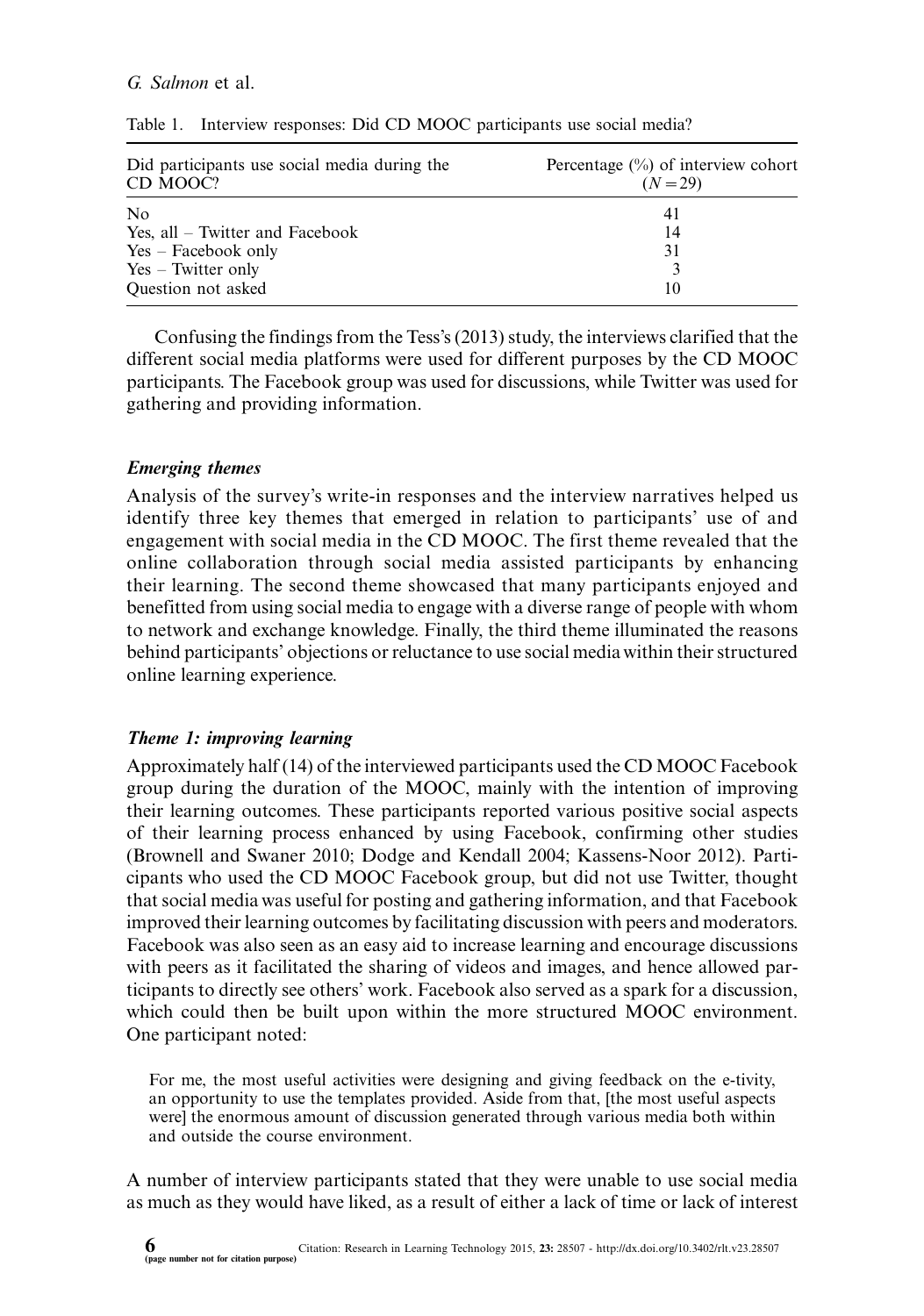among other CD MOOC group members in participating in the Facebook group. Despite their lack of engagement with Facebook, these participants perceived social media as being helpful to their collaborative learning efforts whether they engaged with either Facebook or Twitter. Another perceived benefit of participants engaging in social media was more knowledge sharing  $-$  it was suggested that the large amount of discussion generated on Facebook was one of the most useful aspects of the CD MOOC experience.

## Theme 2: networking

Both survey and interview participants spoke of the benefits of networking with people from different backgrounds, locations and professional affiliations when using social media platforms to connect and further their learning outcomes in the CD MOOC. One participant stated:

I love the fact that ... you're networking with people all over the world and just such an incredibly empowering thing. A lot of my colleagues feel that because they work in ... a government education department they should only really talk to people ... in their own area and I just love that whole knowledge of being able to ... communicate with someone in Ireland and ... someone in Israel and it's very empowering I think. And it also made me feel good because they know lots of stuff, so I felt really confident and comfortable.

Another participant mirrored the sentiment above: 'collaborating with participants worldwide made it a great cultural experience, particularly in seeing how social media is taking on the world'. Another confirmation of this sentiment came from a tweet: '[Our] team are networking as well #CDMOOC finding interesting connections from the online world!' Finally, as another participant stated:

Learning from peers and using learning platforms such as discussion boards, wiki, the CD MOOC and others enhanced this process and helped make this happen! I personally found this experience, although challenging at times, useful and interesting. It kept me engaged and motivated to explore and engage with others. I particularly enjoyed freely sharing knowledge on a wide and global scale!!

These responses, provided by both interview participants and survey respondents as well as interspersed throughout the Facebook and Twitter feeds, exemplify how strongly the CD MOOC participants felt that they were part of a larger online learning cohort with shared goals, and in a collaboration with peers on social media that aided their learning and in general enriched the CD MOOC experience.

# Theme 3: objections to using social media

Despite the positive comments outlined in the previous section, a significant segment of [the](http://www.researchinlearningtechnology.net/index.php/rlt/article/view/28507) [CD](http://www.researchinlearningtechnology.net/index.php/rlt/article/view/28507) [MOOC](http://www.researchinlearningtechnology.net/index.php/rlt/article/view/28507) [participants](http://www.researchinlearningtechnology.net/index.php/rlt/article/view/28507) [who](http://www.researchinlearningtechnology.net/index.php/rlt/article/view/28507) [to](http://www.researchinlearningtechnology.net/index.php/rlt/article/view/28507)[ok](http://dx.doi.org/10.3402/rlt.v23.28507) [part](http://dx.doi.org/10.3402/rlt.v23.28507) [in](http://dx.doi.org/10.3402/rlt.v23.28507) [interviews](http://dx.doi.org/10.3402/rlt.v23.28507) [\(4](http://dx.doi.org/10.3402/rlt.v23.28507)1%) did not use any forms of social media as part of the CD MOOC experience. The main objections to using social media can be divided into three categories: a belief that social media might be a waste of time; the perception of social media platforms as confusing or intimidating; and concerns about blurring social and professional identities. These objections are discussed in the following sections.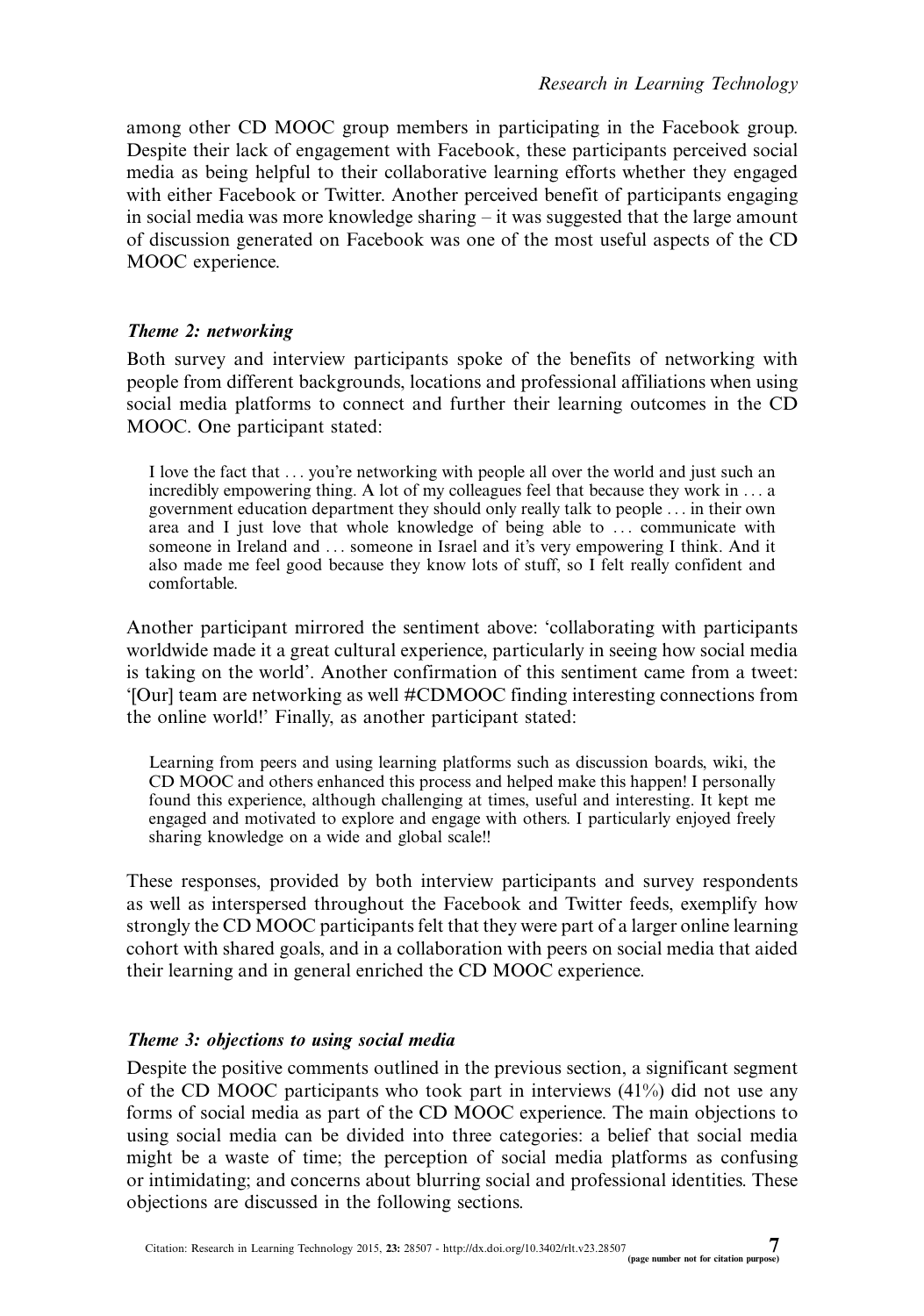#### Time to engage with social media

Among reasons for not engaging with social media in the CD MOOC, a lack of time emerged with a systematic frequency: these participants believed that social media would 'take time away' from what could otherwise have been spent on the structured parts of the CD MOOC, a concern that is reflected in other studies (Davies et al. 2010). Within this group, some were negative towards social media in general, seeing it as a waste of time, both inside and outside of the CD MOOC. This sentiment among participants is exemplified by the interview excerpt below in which a participant did not engage with social media for lack of time; he thought that time spent on social media would detract from the time he could spend on coursework. It might be that more time is required if the platform is unfamiliar. It was important to many participants that they were comfortable using social media, however, and they avoided unfamiliar platforms.

I made a couple of tweets myself but they were just generally looking forward to doing a CD MOOC and everything. I didn't actually respond to anybody else's tweets on there but I did have a look every so often. But again that's another time issue. You know you're looking on the community and the Twitter and all of the social things and you end up tearing off your actual course work [emphasis added].

Meanwhile, a number of participants wanted to use the social media with which they were familiar and comfortable. Some of these participants were notably less enthusiastic about the use of CourseSites LMS of the CD MOOC, instead preferring to spend time on social media. This finding fits in with the literature emphasising that learners often prefer to use the social media to which they are already accustomed (Kaeomanee, Rias, and Perveen 2012; Veletsianos and Navarrete 2012). Such learners find social media easier to use, or more 'advanced' than the institutionally provided LMS (Davies et al. 2010).

A participant who did not interact with others via Facebook or Twitter attributed this indifference to time constraints and multiple other commitments, and 'preferred to do [use social media] because it would have given [the CD MOOC] a little more structure'. The same participant also stated that it would have been simpler to use Facebook, which was familiar, instead of CourseSites, which this person described as 'cumbersome'.

Participants generally reported being more comfortable using platforms that they were more accustomed to  $-$  typically Facebook. The participant cited below used Facebook to gain knowledge of the CD MOOC's coursework through online peer discussions, however, did not feel comfortable using Twitter:

I tried to get in touch with the course participants to get informed about the discussion around this course so I registered on Facebook and also Twitter. The use of Facebook is quite helpful but Twitter did not work because it was not the social media I am accustomed with.

This apparent trend o[f](http://www.researchinlearningtechnology.net/index.php/rlt/article/view/28507) [participants](http://www.researchinlearningtechnology.net/index.php/rlt/article/view/28507) [preferring](http://www.researchinlearningtechnology.net/index.php/rlt/article/view/28507) [to](http://www.researchinlearningtechnology.net/index.php/rlt/article/view/28507) [engage](http://www.researchinlearningtechnology.net/index.php/rlt/article/view/28507) [with](http://www.researchinlearningtechnology.net/index.php/rlt/article/view/28507) [the](http://dx.doi.org/10.3402/rlt.v23.28507) [CD](http://dx.doi.org/10.3402/rlt.v23.28507) [MOOC](http://dx.doi.org/10.3402/rlt.v23.28507) [via](http://dx.doi.org/10.3402/rlt.v23.28507) [soci](http://dx.doi.org/10.3402/rlt.v23.28507)al media rather than LMS can be explained by the existence of navigational issues with the CD MOOC's LMS, another common theme in both surveys and interviews. We conclude that a significant segment of participants did not see the value of social media in the CD MOOC, mostly because they were concerned about losing the time they had available to spend on coursework.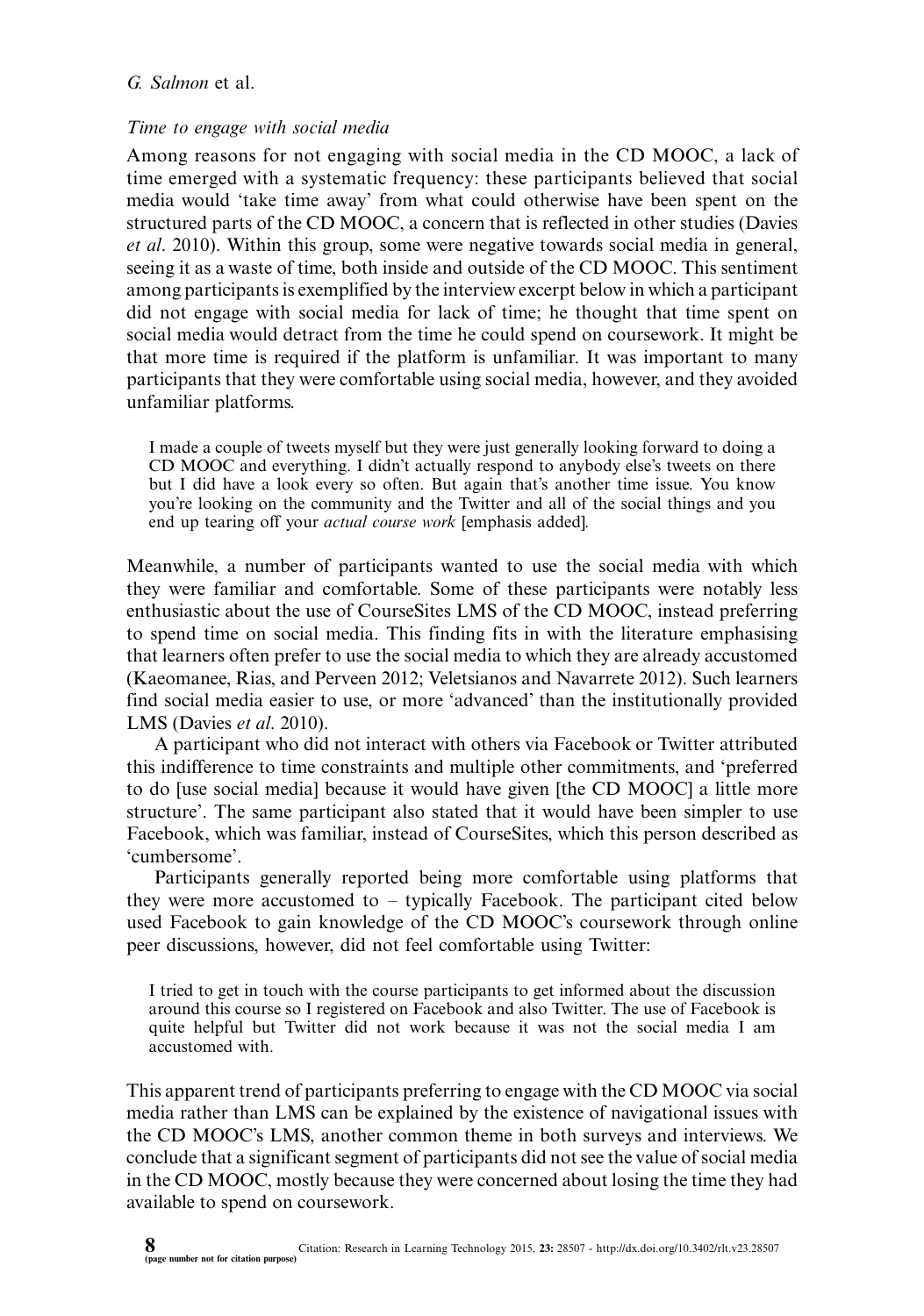#### Research in Learning Technology

## Confusion or intimidation

Another objection by participants related to their lack of knowledge about social media platforms and their resulting confusion. A participant voiced strong opinions about the use of Facebook and Twitter for educational purposes: 'I absolutely disagree with that [Facebook and Twitter]. I hate Facebook, I don't think it's an appropriate forum. I dislike it'. She believed that in order to 'get as much bang for your buck in as short a time as possible', all information should be in one place, and information spread over several social media sites can get lost: 'You want to say it once, say it clearly and keep it all in one place and that way it's easy to get onto the points'.

Other participants held similar ideas - they expressed their confusion at the range ofonline communication channels available during the CD MOOC: '#CDMOOC to tweet or FB? Don't feel I can do both. Plus wiki plus group discussion board. Collaboration galore!' This participant echoes this conflict between social media platforms:

While it is great to encourage using other forums [outside the CourseSites] to collaborate, it created more confusion as we did not know where to go to stay in touch. Encouraging a set place as a common thread would have been helpful at the start.

In practice, we noted that the CD MOOC groups had some difficulty reaching consensus about which platforms to use for their work because of the variety of opinions within the groups about which social media sites were appropriate. However, those participants in groups who used both Facebook and Twitter found the experience of using both platforms extremely helpful, though not without initial disagreements. For example:

We had a bit of a problem in our group in the beginning because instead of thinking about the process we had a couple of people who were arguing about whether social media was any good, so it kind of got a bit out of hand ..., 'No, we're not using Facebook because of this, this, this and this' but they weren't kind of thinking about what the process was of the actual Carpe Diem design methodology. Rather they were thinking of, 'Do I like social media or don't I?' So that kind of overtook that a little bit.

Such comments are not unusual in the literature on MOOCs. Students may feel that they are 'missing out' if they do not follow every thread or post on the connected social media platforms (Knox 2014). Other research (Henderson, Selwyn, and Aston 2015) tells us that students prefer having all of their course content and materials located in one place, such as the official LMS. Our study demonstrates, however, that those participants who made a decision to engage with the social media elements of the CD MOOC found the experience rewarding.

### Blurring of social and professional identities

A third key objection of participants to engaging with the social media elements of the CD MOOC dealt with reluctance about what was perceived as a potential merging of professional and social identities. One of these participants, who felt uneasy interacting with other participants using social media, preferred to separate his networking and m[ore formal learning approaches:](http://www.researchinlearningtechnology.net/index.php/rlt/article/view/28507)

I did not use Twitter or Facebook. Those are social sites. For professional work, I prefer it to be on a professional platform ... I don't use Facebook and Twitter anymore.

This participant saw the CD MOOC as an adequate source of course information, stating that: 'the collaboration messages inside the tools on Blackboard are more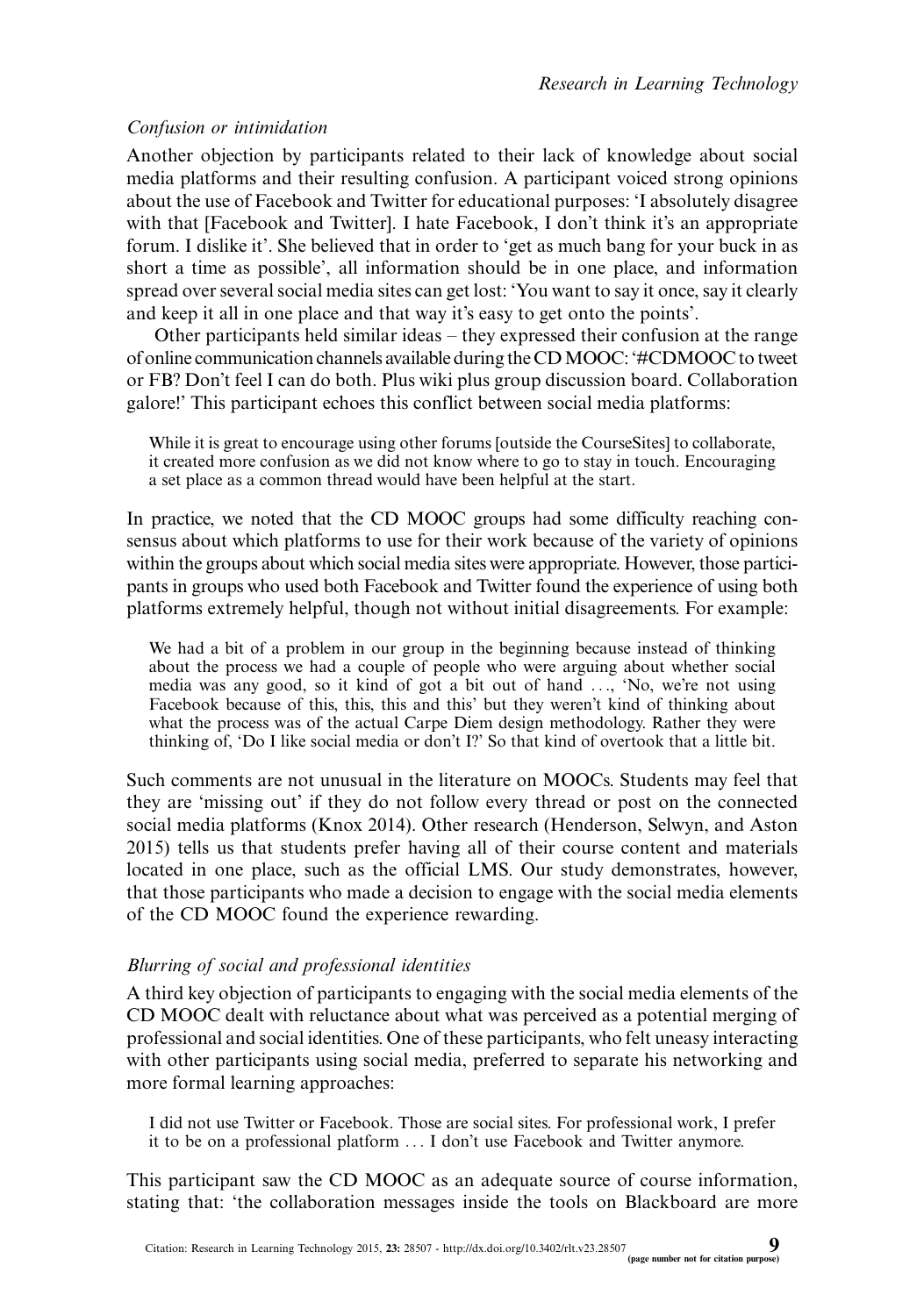than sufficient'. Comments like these demonstrate that some participants discounted social media as a valuable way to gain knowledge and engage with peers in an online community.

Another participant stated that using social media for the purposes of the CD MOOC felt too intimating to her: 'I don't do Twitter, Facebook ... I didn't want to get on Facebook with them ... [it] was a little too intimate'. The reluctance to blur social and professional identities is a common theme emerging from the literature on online learners and MOOC participants (Aghili et al. 2014; Jones et al. 2010; Land and Bayne 2008; Veletsianos and Navarrete 2012). Based on their findings, Jones et al. (2010) recommend that learning design address individual student preferences to either combine or separate their online identities.

## Summary of objections

Those who reported being uncomfortable using social media cited three main reasons for not wanting to engage in social media for their formal learning. First, they did not believe that there was any learning value in using social media sites, and that it was a waste of their time. Second, they found the social media landscape too confusing and intimidating. Third, they did not want to blur what they perceived as the socialprofessional divide.

## **Conclusions**

The experience of delivering the CD MOOC allowed us to study how participants engaged with the social media within the MOOC along with the structured learning provided. Our findings show that, although participants enjoyed using social media to support their MOOC experience and thought that they had benefitted from using it, some had objections.

The benefits included enhancing learning through the social and informal interaction with their peers, and from the online communities that formed around the CD MOOC. Connecting with peers using social media also strengthened participants' sense of belonging to the CD MOOC cohort.

Non-institutionally provided digital environments bring both opportunities and challenges to digital learning. Amongst the opportunities is the ability for online students to learn anywhere, on an array of devices, on multiple online platforms, and in their own time, allowing for personal flexibility and choice. The challenges of online learning include becoming skillful in and comfortable with new technology, developing ways to relate to and communicate with other learners online, and becoming comfortable about having an online presence and digital identity.

Most notable was the wide variety of differing views and experiences by the CD MOOC participants. The CD MOOC participants held contrasting views that highlighted how individual preferences for online learning differ considerably within the same learning cohort. This also highlighted the willingness and benefits for those who did venture outs[ide](http://www.researchinlearningtechnology.net/index.php/rlt/article/view/28507) [the](http://www.researchinlearningtechnology.net/index.php/rlt/article/view/28507) [structured](http://www.researchinlearningtechnology.net/index.php/rlt/article/view/28507) [and](http://www.researchinlearningtechnology.net/index.php/rlt/article/view/28507) [provided](http://www.researchinlearningtechnology.net/index.php/rlt/article/view/28507) [learni](http://www.researchinlearningtechnology.net/index.php/rlt/article/view/28507)[ng](http://dx.doi.org/10.3402/rlt.v23.28507) [environment.](http://dx.doi.org/10.3402/rlt.v23.28507)

### Recommendations

When designing for MOOCs or online learning, participants' preferences for social media use should be taken into account. The design of content and delivery methods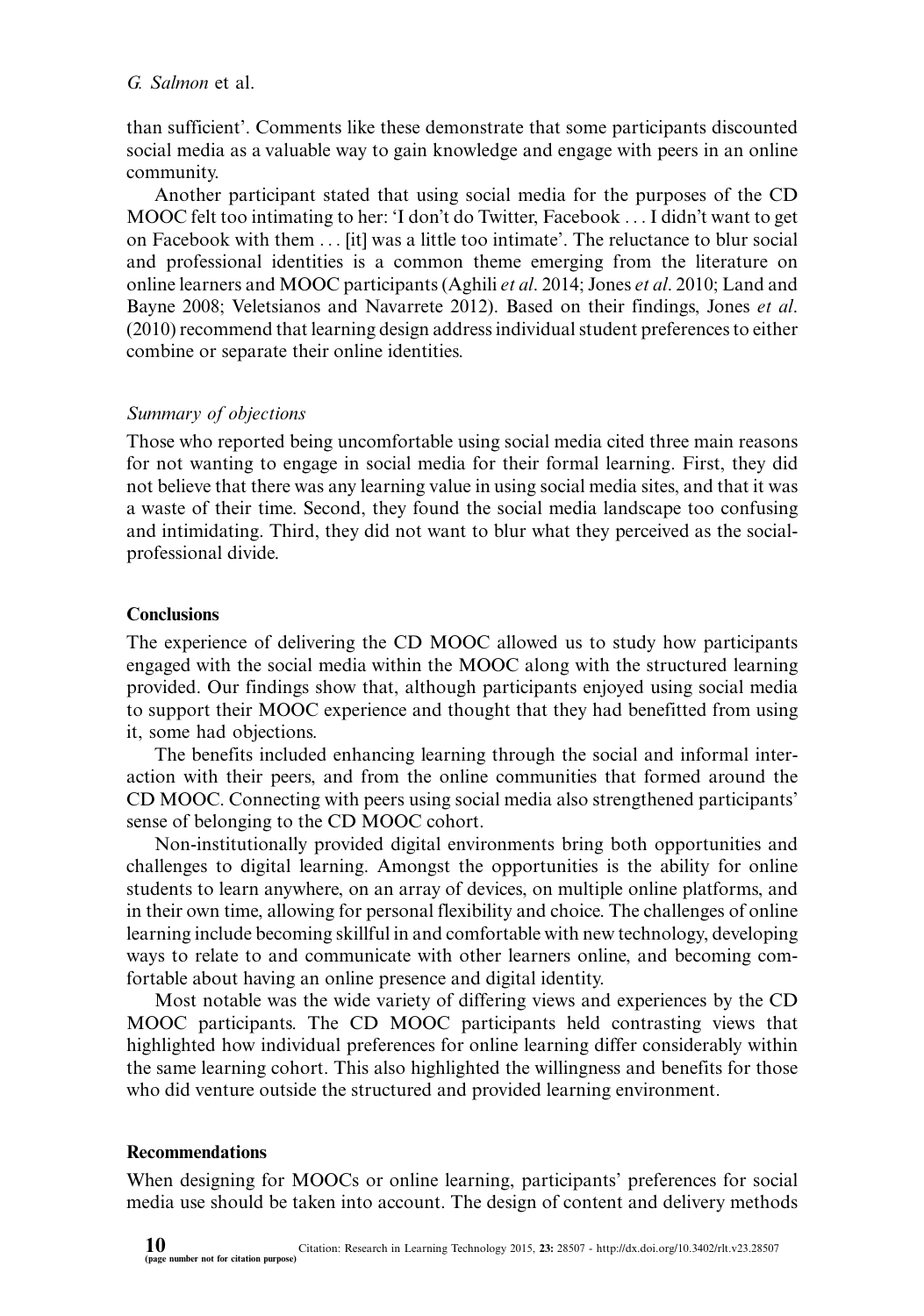### Research in Learning Technology

for the intended target audience should consider the cohort's demographics and background, and use MOOCs-centred research. Such predictors can help in the selection of platforms that are the most appropriate, based on the demographic data of social media usage, for example. Social media platforms such as Facebook and Twitter should be viewed by MOOC designers as an addition to a LMS rather than a substitution. Social media should ideally serve complementary purposes to a LMS, ensuring that material is not duplicated. Participants should be clearly informed that information communicated on social media does not duplicate anything else already given within the course/official platform, in order to persuade students that social media is not a waste of time.

Nevertheless, online designers need to ensure that learners are not given too many social media options, as more is not always better. Instead, more options may lead to confusion, intimidation, and learners who log off altogether. Our study demonstrated that CD MOOC participants found too many options of engagement and different online platforms overwhelming. They stated they were often unable to keep up to date with every post or discussion thread due to time restraints, and they worried about falling behind. As MOOC participants have busy lives and jobs, and often embark on a MOOC in their spare time, MOOCs should be simplified wherever possible. For this reason, the social media options should be limited in order to avoid information overload and minimise confusion for learners. It may be worth, for example, incorporating a Twitter feed directly into the LMS site, thereby opening access up to all participants and avoiding the requirement of logging into yet another social media site.

Several participants cited a lack of time for not engaging with social media in the CD MOOC, while others did not believe that social media contributed any value to their MOOC experience at all. As a result, it may be useful to outline in detail to students the contributions that social learning can bring to a MOOC and, indeed, to any online learning environment. Those who believe that conversations on social media are a waste of time may view things differently if they understand how conversations and knowledge sharing with their peers can support their learning experience.

Online learning should be designed around multiple learner preferences, if possible, to tailor the learning experience to each participant. Some learners prefer to separate their social and professional identities, while others are unconcerned about merging their social and professional lives, perhaps because they do not distinguish between the two. MOOC designers need to take this into account. One solution is to offer a few different platforms, in addition to the LMS, but not require that learners use them if they feel uncomfortable. Alternatively, ask learners to create professional identities on social media for all formal learning and professional development uses.

We have shown that despite the objections cited by participants, social media can be a powerful tool deployed in MOOCs and other digital learning: It can boost collaboration, enhance networking efforts, and improve learning experiences and outcomes.

### **Ethics**

This project was approved for human research ethics by Swinburne's Human Research Ethics Committee (SUHREC) and follows the Australian Government's National Statement on Ethical Conduct in Human Research (2007). The data used in this study was de-identified prior to researchers accessing the primary data to ensure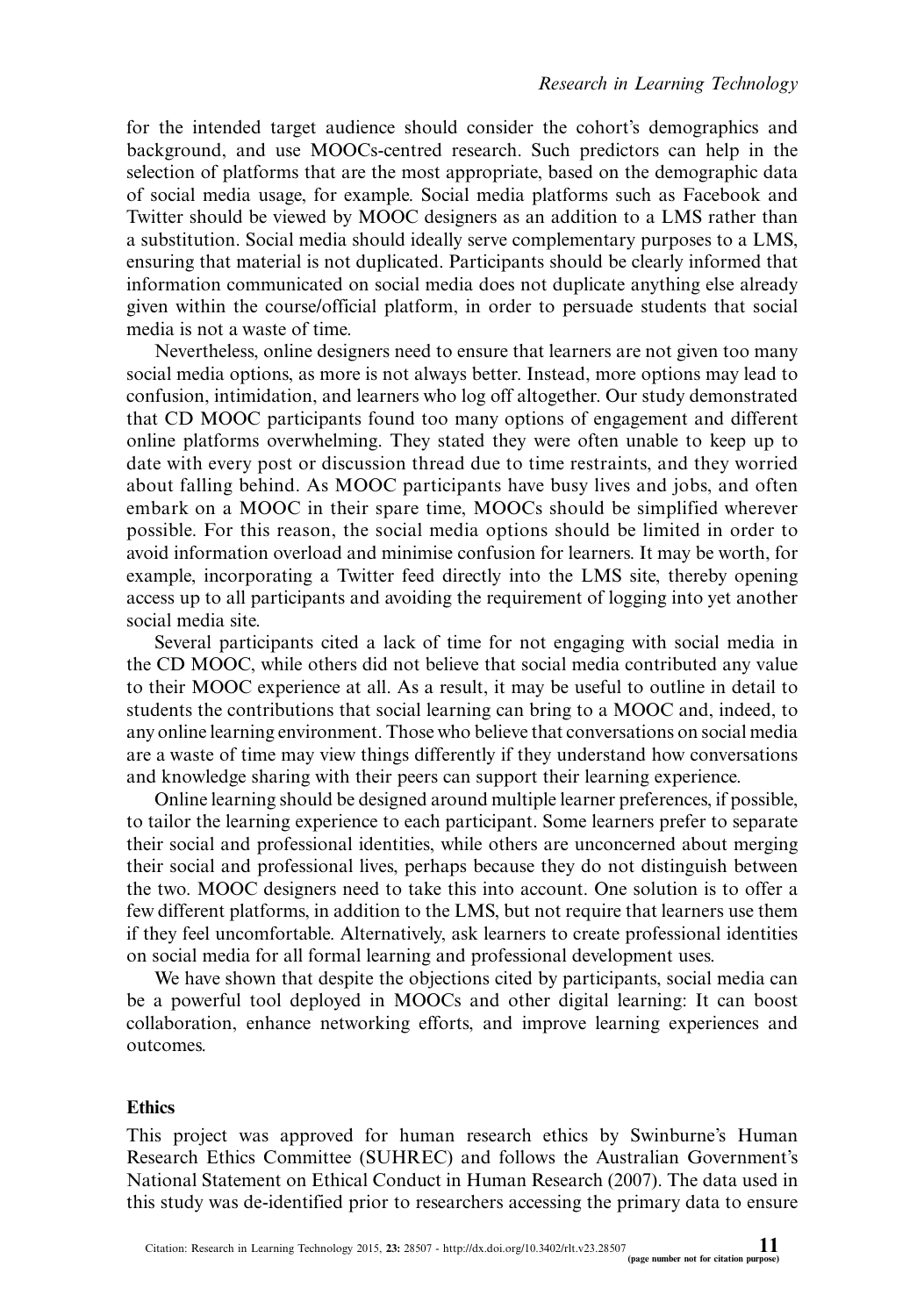confidential treatment of participants' data. Conflicts of interest were minimal and resolved by employing researchers who were not involved in the deployment of the CD MOOC.

#### Acknowledgements

The authors thank Lee Part[ridge and Sid Nair of the University of Western](http://dx.doi.org/10.7763/IJEEEE.2014.V4.329) Australia for their valuable comments on earlier versions of this paper.

### References

- Aghili, M., et al., (2014) 'Unifying informal and formal learning environments: educational use of social network sites through implementing community of inquiry [framework',](http://dx.doi.org/10.3402/rlt.v22.21635) [International Journal of](http://dx.doi.org/10.3402/rlt.v22.21635) e-Education, e-Business, e-Management and e-Learning, vol. 4, no. 3, pp. 191–196. doi: http://dx.doi.org/10.7763/IJEEEE.2014.V4.329
- Balakrishnan, V. (2013) 'Using social networks to enhance teaching and learning experiences in higher learning institutions', Innovations in Education an[d Teaching International](http://dx.doi.org/10.1080/02500160903250648), [vol. 51, no. 6, pp. 59](http://dx.doi.org/10.1080/02500160903250648)5–606. doi: http://dx.doi.org/10.1080/14703297.2013.863735
- Bazeley, P. (2012) 'Integrative analysis strategies for mixed data sources', American Behavioral Scientist, vol. 56, no. 6, pp.  $814-828$ .
- Blaschke, L. M. (2014) 'Using social media to engage and develop the online learner in selfdetermined learning', Research in Learning Technology, vol. 22, 21635, doi: http://dx.doi. org/10.3402/rlt.v22.21635
- Bosch, T. E. (2009) 'Using online social networking for teaching and learning: Facebook use at the University of Cape Town', Communication: South African Journal for Communication Theory and Research, vol. 35, no. 2, pp.  $185-200$ . doi: http://dx.doi.org/10.1080/ 02500160903250648
- Brownell, J. E. & Swaner, L. E. (2010) Five High-Impact Practices: Research on Learning [Outcomes, Completion, and Quality](http://dx.doi.org/10.1111/bjet.12268), Association of American Colleges and Universities, Washington, DC.
- Davies, C., et al., (2010) 'Research and development to support the next stage of the Harnessing Technology Strategy', The Learner and their Context. The Technology-Based Experiences of Le[arners as they Approach and Enter the World of](http://dx.doi.org/10.3200/CTCH.52.4.150-155) Work. A report for Becta, University of Oxford, Oxford.
- de Freitas, S. I., Morgan, J. & Gibson, D. (2015) 'Will MOOCs transform learning and teaching in higher education? Engagement and course ret[ention in online learning](http://dx.doi.org/10.1111/j.1083-6101.2007.00367.x) provision', [British Journ](http://dx.doi.org/10.1111/j.1083-6101.2007.00367.x)al of Educational Technology, vol. 46, no. 3, pp. 455-471. doi: http://dx.doi.org/10.1111/bjet.12268
- DeWitt, D., et al., (2014) 'Interactions in online forums: a case study among first year undergraduate students', Frontiers in Education  $(FE)$ , vol. 2, no. 1, pp. 6–13.
- Dodge, L. & Kendall, M. E. (2004) 'Learning communities', College Teaching, vol. 52, no. 4, pp. 150-155. doi: http://dx.doi.org/10.3200/CTCH.52.4.150-155
- Ellison, N. B., Steinfield, C. & Lampe, C. (2007) 'The benefits of Facebook ''friends'': social capital and college students' use of online social network sites', Journal of Computer-Mediated Communication, vol. 12, no. 4, pp. 1143-1168. doi: http://dx.doi.org/10.1111/j. 1083-6101.2007.00367.x
- Gray, K., Annabell, L. & Ke[nnedy, G. \(2010\) 'Medical students' use of Facebo](http://dx.doi.org/10.1080/03075079.2015.1007946)ok to support learning: insights from four case studies', Medical Teacher, vol. 32, no. 12, pp. 971-976. doi: http://dx.doi.org/10.3109/0142159X.2010.497826
- Henderson, M. (2015) ['The](http://www.researchinlearningtechnology.net/index.php/rlt/article/view/28507) [\(mis\)](http://www.researchinlearningtechnology.net/index.php/rlt/article/view/28507) [use](http://www.researchinlearningtechnology.net/index.php/rlt/article/view/28507) [of](http://www.researchinlearningtechnology.net/index.php/rlt/article/view/28507) [community](http://www.researchinlearningtechnology.net/index.php/rlt/article/view/28507) [of](http://www.researchinlearningtechnology.net/index.php/rlt/article/view/28507) [practic](http://www.researchinlearningtechnology.net/index.php/rlt/article/view/28507)[e:](http://dx.doi.org/10.3402/rlt.v23.28507) [delusion,](http://dx.doi.org/10.3402/rlt.v23.28507) [confusion,](http://dx.doi.org/10.3402/rlt.v23.28507) [a](http://dx.doi.org/10.3402/rlt.v23.28507)nd instrumentalism in educational technology research', in Critical Perspectives on Technology and Education, eds. S. Bulfin, N. F. Johnson & C. Bigum, Palgrave Macmillan, New York, NY, pp. 127-140.
- Henderson, M., Selwyn, N. & Aston, R. (2015) 'What works and why? Student perceptions of ''useful'' digital technology in university teaching and learning', Studies in Higher Education, pp. 1-13. doi: http://dx.doi.org/10.1080/03075079.2015.1007946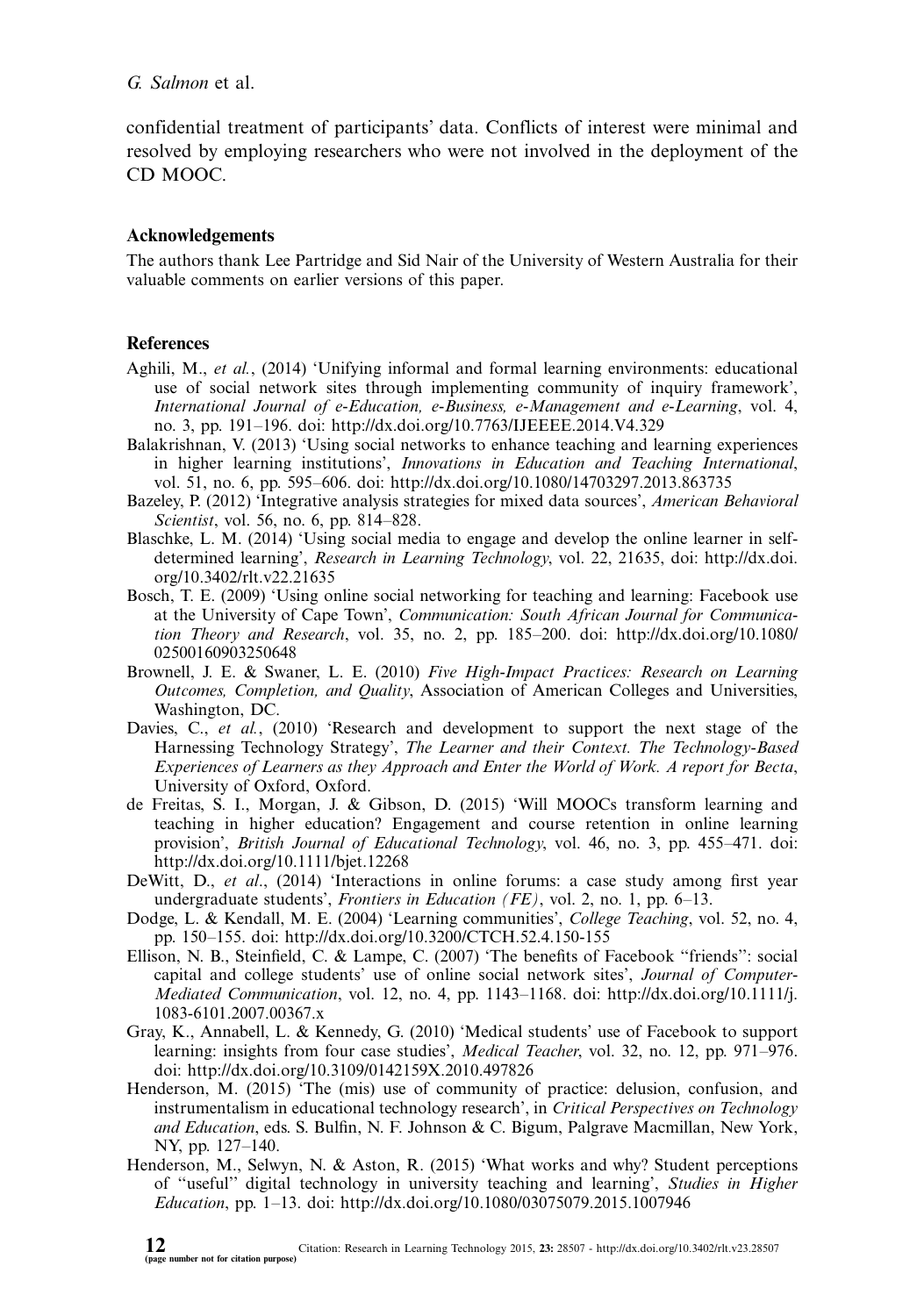- Hrastinski, S. & Aghaee, N. M. (2012) 'How are campus students using social media to support their studies? An explorative interview study', Education and Information Technologies, vol. 17, no. 4, pp. 451-464.
- Jones, N., et al., (2010) 'Get out of MySpace!', Computers in Education, vol. 54, no. 3, pp. 776-782.
- Junco, R., Heiberger, G. & Loken, E. (2[010\) 'The effect of Twitter on college stu](http://dx.doi.org/10.1177/1469787411429190)dent engagement and grades', Journal of Computer Assisted Learning, vol. 27, no. 2, pp. 119132. doi: http://dx.doi.org/10.1111/j.1365-2729.2010.00387.x
- Ka[eomanee, Y., Rias, B. M. & P](http://dx.doi.org/10.1016/j.compedu.2007.12.005)erveen, R. (2012) 'Social software enhanc[ed](http://dx.doi.org/10.1016/j.compedu.2007.12.005) [e-learning](http://dx.doi.org/10.1016/j.compedu.2007.12.005) [system](http://dx.doi.org/10.1016/j.compedu.2007.12.005) to support knowledge sharing among students: Malaysian higher education institutions perspectives', Paper Presented at the 2012 International Confere[nce of Computer &](http://dx.doi.org/10.1080/01587919.2014.917704) [Information Science \(ICCIS](http://dx.doi.org/10.1080/01587919.2014.917704)), Kuala Lumpur.
- Kassens-Noor, E. (2012) 'Twitter as a teaching practice to enhance active and informal learning in higher education: the case of sustainable tweets', Active Learning in Higher *Education*, vol. 13, no. 1, pp. 9–21. doi: http://dx.doi.org/10.1177/1469787411429190
- Kim, H. N. (2008) 'The phenomenon of blogs and theoretical model of blog use in educational contexts', Computers & Education, vol. 51, no. 3, pp. 1342-1352. doi: http://dx.d[oi.org/10.](http://dx.doi.org/10.1080/03075079.2013.831402) [1016/j.compedu.2007.12.005](http://dx.doi.org/10.1080/03075079.2013.831402)
- Knox, J. (2014) 'Digital culture clash: ''Massive'' education in the e-learning and digital cultures MOOC', Distance Education, vol. 35, no. 2, pp.  $164-177$ . doi: http://dx.doi.org/10. 1080/01587919.2014.917704
- Kop, R., Fournier, H. & Mak, J. S. F. (2011) 'A pedagogy of abundance or a pedagogy to support human beings? Participant support on massive open online courses', International Review of Research in Open and Distance Learning, vol. 12, pp. 74–93.
- Lai, K.-W. (2015) 'Knowledge c[onstruction in online learning communities: a case study of](http://www.edutopia.org/blog/where-MOOCs-miss-the-mark-matt-levinson) [a doctoral cou](http://www.edutopia.org/blog/where-MOOCs-miss-the-mark-matt-levinson)rse', Studies in Higher Education, vol. 40, no. 4, pp. 561–579. doi: http://dx. doi.org/10.1080/03075079.2013.831402
- Laird, T. (2014) Using Social Media in Education for Classroom Teaching, Student Le[arning,](http://dx.doi.org/10.7238/rusc.v8i2.963) [and Educator Professional Develo](http://dx.doi.org/10.7238/rusc.v8i2.963)pment, Queen's University, Kingston, Ontario, Canada.
- Land, R. & Bayne, S. (2008) 'Social technologies in higher education: authorship, subjectivity and temporality', Paper Presented at the Sixth International Conference on Networked Learning, Halkidiki, Greece.
- Lev[inson, M. \(2013\)](http://dx.doi.org/10.1080/17439880902923606) Where MOOCs Miss the Mark: The Student-[Teacher](http://dx.doi.org/10.1080/17439880902923606) [Relationship](http://dx.doi.org/10.1080/17439880902923606) [\[Web](http://dx.doi.org/10.1080/17439880902923606) Log Post], Available at: http://www.edutopia.org/blog/where-MOOCs-miss-the-markmatt-levinson
- Llorens, F. & Capdeferro, N. (2011) 'Facebook's potential for collaborative e-learning', Revista de Universidad y Sociedad del Conocimiento (RUSC), vol. 8, no. 2, pp. 197-210. doi: http:// dx.doi.org/10.7238/rusc.v8i2.963
- Madge, C., *et al.*, (2009) 'Facebook, social integration and informal learning at university: "it is more for socialising and talking to friends about work than for actually doing work" Learning, Media and Technology, vol. 34, no. 2, pp. 141-155. doi: http://dx.doi.org/10.1080/ 17439880902923606
- Maloney, E. J. (2007) 'What Web [2.0](http://dx.doi.org/10.2478/eurodl-2014-0019) [can](http://dx.doi.org/10.2478/eurodl-2014-0019) [teach](http://dx.doi.org/10.2478/eurodl-2014-0019) [us](http://dx.doi.org/10.2478/eurodl-2014-0019) [about](http://dx.doi.org/10.2478/eurodl-2014-0019) [learning',](http://dx.doi.org/10.2478/eurodl-2014-0019) *The Chronicle of Higher* Education, vol. 53, no. 18, p. B26.
- Obl[inger, D. & Oblinger, J. \(2005\) 'Is it ag](http://www.gillysalmon.com/carpe-diem.html)e or IT: first steps toward understanding t[he](http://www.gillysalmon.com/carpe-diem.html) [Net](http://www.gillysalmon.com/carpe-diem.html) Generation', *Educating the Net Generation*, vol. 2, no.  $1-2$ , p. 20.
- Oliver, R., et al., (2007) 'Representing authentic learning designs supporting the development of online com[munities of learners',](http://dx.doi.org/10.1111/bjet.12256) Journal of Learning Design, vol. 2, no. 2, pp. 1-21.
- Özmen, B. & Atici, B. (2014) 'The effects of social networking sites in distance learning on learners' academic achievements', European Journal of Open, Distance and E-Learning, vol. 17, no. 2, pp. 61-75. doi: http://dx.doi.org/10.2478/eurodl-2014-0019
- Salmon, G. (2013) E-tivities: The Key to Active Online Learning, 2nd edn, Routledge, New York.
- Salmon, G. (2015) [Carpe](http://www.researchinlearningtechnology.net/index.php/rlt/article/view/28507) [Diem](http://www.researchinlearningtechnology.net/index.php/rlt/article/view/28507) [Learning](http://www.researchinlearningtechnology.net/index.php/rlt/article/view/28507) [De](http://www.researchinlearningtechnology.net/index.php/rlt/article/view/28507)[sign:](http://dx.doi.org/10.3402/rlt.v23.28507) [Preparation](http://dx.doi.org/10.3402/rlt.v23.28507) [&](http://dx.doi.org/10.3402/rlt.v23.28507) [Works](http://dx.doi.org/10.3402/rlt.v23.28507)hop, Available at: http:// www.gillysalmon.com/carpe-diem.html
- Salmon, G., et al., (2015) 'Experiential online development for educators: the example of the Carpe Diem MOOC', British Journal of Educational Technology, vol. 46, no. 3, pp. 542556. doi: http://dx.doi.org/10.1111/bjet.12256
- Salmon, G. & Wright, P. (2014) 'Transforming future teaching through "Carpe Diem" learning design', Education Sciences, vol. 4, no. 1, pp. 52-63.